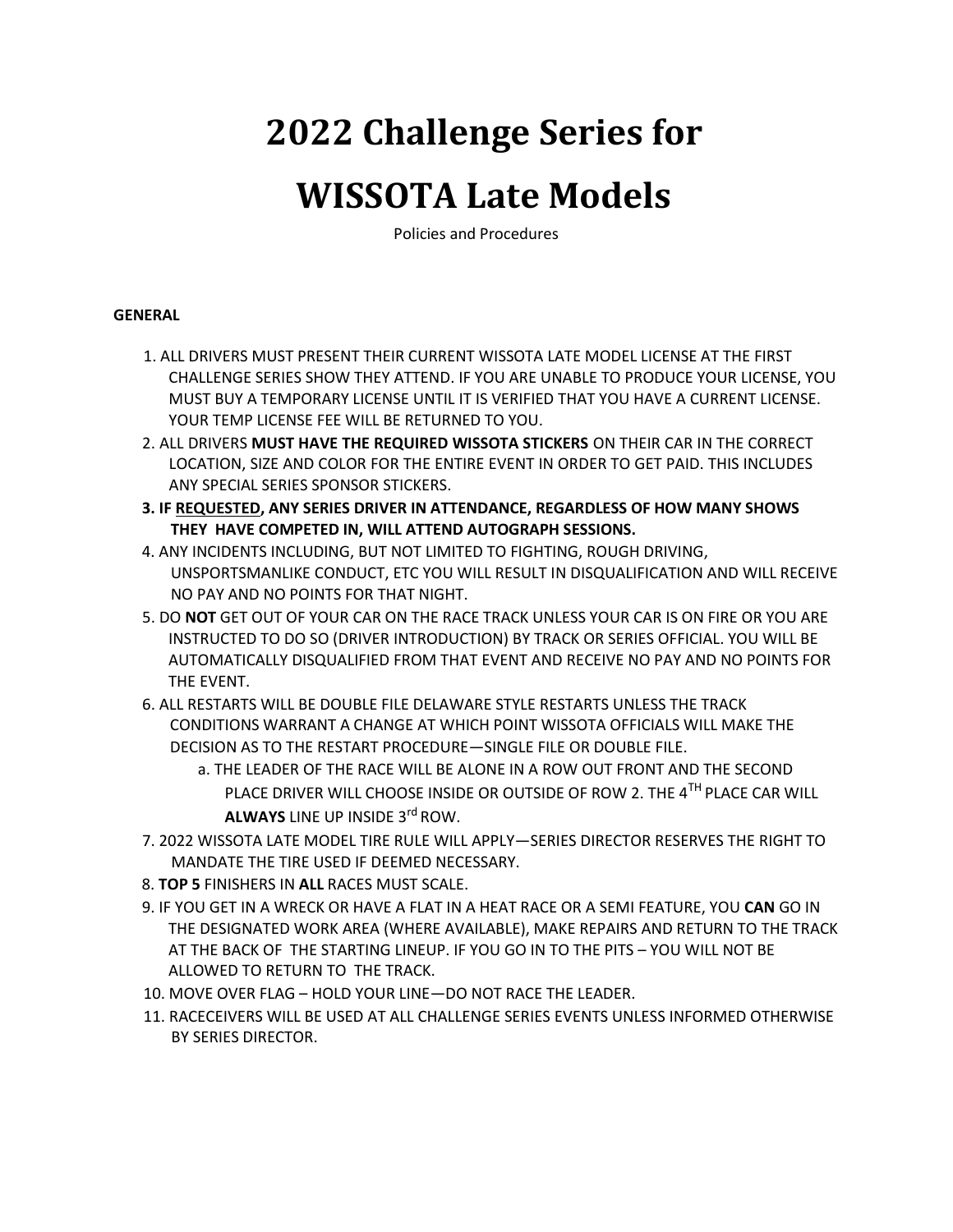#### **DRAW PROCEDURE**

1. ALL DRIVERS WILL DRAW ON THE CHALLENGE SERIES COMPUTER DRAW PROGRAM (MRP) WHEN THEY ARRIVE AT THE TRACK.

2. NO NUMBER WILL BE DRAWN FOR ANY DRIVER UNTIL THEIR CAR IS AT THE TRACK (SERIES DISCRETION).

- 3. NO NUMBER WILL BE DRAWN AFTER THE SET CUT-OFF TIME.
- 4. A NEW #1 PILL WILL BE DRAWN RANDOMLY AFTER DRAW CUTOFF. ANY DRIVER FAILING TO DRAW WILL BE PLACED AT THE REAR OF A HEAT RACE AND RECEIVE ONLY FINISH POINTS. THE DRIVER WILL RECEIVE NO PASSING POINTS ADDED TO THEIR FINISH POINTS.

#### **QUALIFYING**

1. DRIVERS WILL QUALIFY VIA PASSING POINTS OUT OF QUALIFYING HEAT RACES.

A. DRIVERS RECEIVE POINTS FOR THEIR FINISHING POSITION AS FOLLOWS:  $1$ ST=59  $2^{ND}$ =55.5  $3^{RD}$ =52  $4^{TH}$ =48.5  $5^{TH}$ =45  $6^{TH}$ =41.5  $7^{TH}$ =38  $8^{TH}$ =34.5  $9^{TH}$ =31  $10^{TH}$ =27.5  $11^{TH}$ =24  $12^{TH}$ =20.5  $13^{TH}$ =17  $14^{TH}$ =13.5

B. EACH DRIVER WILL RECEIVE THE ABOVE FINISHING POINTS **PLUS** 2.25 POINTS FOR EVERY POSITION ADVANCED.

C. THE SUM OF THE FINISHING POINTS PLUS THE ACCUMULATED POINTS FOR EVERY POSITION ADVANCED WILL BE THE TOTAL PASSING POINTS FOR EACH COMPETITOR.

D. THE DRIVER WITH THE HIGHEST TOTAL ACCUMULATED POINTS IS THE TOP QUALIFIER. THE DRIVER WITH THE SECOND HIGHEST TOTAL ACCUMULATED POINTS IS SECOND QUALIFIER ON BACK.

- E. POINTS WILL BE ACCUMULATED FROM ORIGINAL POSTED LINEUP. IF A DRIVER SCRATCHES, DRIVERS STARTING BEHIND THEM WILL AUTOMATICALLY ADVANCE A POSITION.
- F. IF A DRIVER MISSES THEIR HEAT, THEY WILL NOT BE ALLOWED TO RACE IN ANOTHER HEAT AND WILL START AT THE TAIL OF A SEMI FEATURE (OR FEATURE IF THERE IS NO SEMI FEATURE).
- G. IN THE EVENT OF A TIE IN PASSING POINTS, THE TIE BREAKER WILL BE THE ORIGINAL PILL NUMBER DRAWN AT REGISTRATION.

H. THE TOP 18 IN PASSING POINTS WILL AUTOMATICALLY TRANSFER TO THE MAIN EVENT.

I. THE **TOP 8** IN PASSING POINTS WILL REDRAW FOR STARTING POSITION IN THE FEATURE EVENT.

2. NUMBER OF CARS PER HEAT (SERIES DISCRETION) :

A. THERE WILL BE **TWO QUALIFYING** HEAT RACES IF THERE ARE

#### **10 - 17 ENTRIES**.

- B. THERE WILL BE **THREE QUALIFYING** HEAT RACES IF THERE ARE **18 - 30 ENTRIES**.
- C. THERE WILL BE **FOUR QUALIFYING** HEAT RACES IF THERE ARE **31 - 48 ENTRIES**.
- D. THERE WILL BE **FIVE QUALIFYING** HEAT RACES IF THERE ARE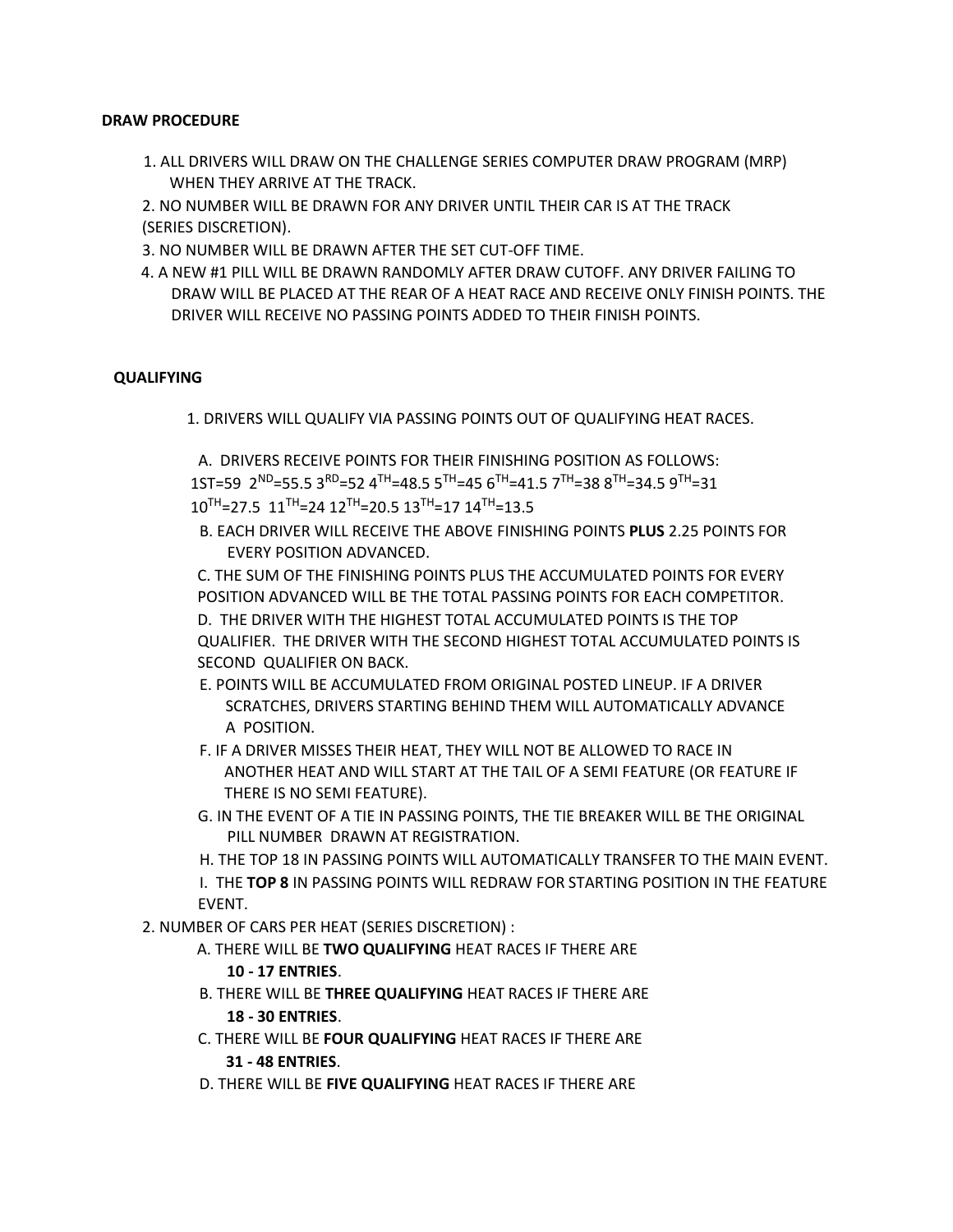#### **49 - 59 ENTRIES**.

- E. THERE WILL BE SIX QUALIFYING HEAT RACES IF THERE ARE 60 OR MORE ENTRIES.
- 3. ALL **HEAT RACES** WILL BE **12 LAPS**
- 4. IF A CAR SCRATCHES OR DROPS OUT OF A HEAT RACE, THE LINEUP WILL BE RE-LINED BY CRISS CROSSING. THE LINEUP WILL NOT BE SHIFTED STRAIGHT UP DUE TO THE USE OF PASSING POINTS.

#### **SEMI FEATURES AND FEATURES**

- 1. SEMI FEATURES WILL BE LINED UP VIA PASSING POINTS.
- 2. NUMBER OF SEMI FEATURES WILL BE DETERMINED BY NUMBERS OF CARS AT EACH EVENT.
	- A. IF THERE ARE **EIGHT OR LESS NON-QUALIFIERS (26 cars)** THERE WILL BE NO SEMI FEATURE AND THE DRIVERS WILL BE AUTOMATICALLY ADDED TO THE FEATURE.
	- B. IF THERE ARE **9- 15 NON-QUALIFIERS (27-33 cars)** THERE WILL BE **ONE SEMI** FEATURE AND THE TOP 4 DRIVERS WILL ADVANCE TO THE FEATURE. **(10 OR LESS CARS-12 LAPS, 11 TO 15 CARS-15 LAPS)**
	- **C.** IF THERE ARE **16-24 NON-QUALIFIERS (34-42)** THERE WILL BE **TWO SEMI** FEATURES AND THE TOP 2 DRIVERS IN EACH WILL ADVANCE TO THE FEATURE. **EACH RACE WILL BE 12 LAPS.**
	- D. IF THERE ARE **25 TO 30 NON-QUALIFIERS (35-48)** THERE WILL BE **TWO SEMI** FEATURES AND THE TOP 2 DRIVERS IN EACH WILL ADVANCE TO THE FEATURE. **EACH RACE WILL BE 15 LAPS**.
	- **E.** IF THERE ARE **31 OR MORE NON-QUALIFIERS** THERE WILL BE **TWO SEMI** FEATURES AND THE TOP 2 DRIVERS IN EACH WILL ADVANCE TO THE FEATURE. **EACH RACE WILL BE 20 LAPS.**
- **3. THE FEATURE EVENT WILL START THE 22 QUALIFIERS** AND **UP TO TWO** WISSOTA CHALLENGE SERIES TOURING STARS AND 1 WISSOTA CHALLENGE SERIES **PROVISIONAL** FOR A **TOTAL OF 25 CARS**. PROMOTER AND SERIES DIRECTOR TOGETHER MAY AGREE TO RUN MORE CARS TO ELIMINATE THE NEED FOR A SEMI FEATURE. IN THIS CASE, ALL CARS STARTING THE FEATURE WILL BE PAID THE POSTED FEATURE START PAY.

#### **4. PROVISIONAL**

**A. THERE WILL BE NO LIMIT ON THE NUMBER OF PROVISIONALS FOR A SEASON.** 

B. THE FIRST EVENT WILL BE BASED ON THE PREVIOUS YEAR FINAL WISSOTA CHALLENGE SERIES POINT STANDINGS FOR THE PROVISIONAL.

- **C. AFTER THE FIRST EVENT, THE PROVISIONAL WILL BE BASED ON TOURING STARS FIRST THEN ON CURRENT SERIES POINTS STANDINGS.**
- D. TO USE A PROVISIONAL, A DRIVER MUST EITHER START A HEAT RACE OR A SEMI FEATURE.
- E. TO BE ELIGIBLE FOR THE PROVISIONAL A DRIVER MUST USE THE CAR THEY ATTEMPTED TO QUALIFY. NO BACK UP CARS.
- F. IF THE SITUATION ARISES WHERE EVERYONE THAT IS ELIGIBLE TO USE A PROVISIONAL IS IN THE A MAIN FIELD A RANDOM DRAW WILL BE MADE OF THE REMAINING DRIVERS TO DETERMINE THE PROVISIONAL.
- G. PROMOTERS CHOICE PROVISIONALS WILL NOT BE ELIGIBLE FOR SERIES POINTS.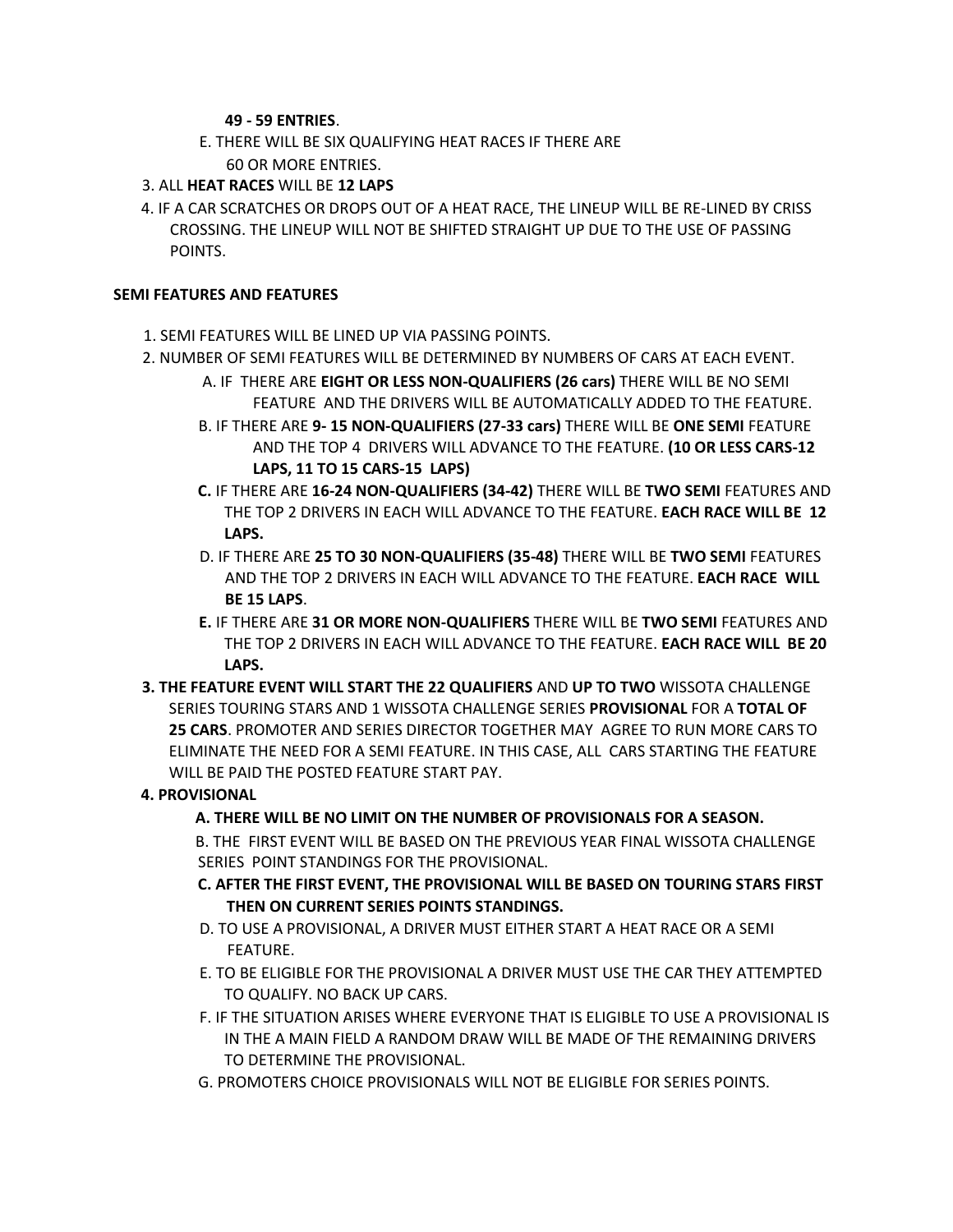5. IF THERE ARE **26 CARS** IN ATTENDANCE, ALL 26 CARS WILL START THE FEATURE. ONCE THERE ARE 27 CARS IN ATTENDANCE, WE WILL RUN A SEMI FEATURE AND ONLY START **25** CARS. 6. IF A CAR SCRATCHES OR DROPS OUT OF A SEMI FEATURE OR FEATURE THE LINEUP WILL BE RE LINED BY SHIFTING THE ROW THAT THE DRIVER WAS SCHEDULED TO START IN STRAIGHT UP. NO CRISS CROSSING. **THIS IS SUBJECT TO CHANGE BASED ON WHEN SERIES OFFICIALS LEARN** 

- **OF THE SCRATCH AND THE TIME RESTRAINTS AN EVENT MAY HAVE. IF TIME ALLOWS AND THE SERIES DIRECTOR LEARNS OF THE SCRATCH BEFORE THE FIRST CAR TOUCHES THE RACING SURFACE, WE WILL CRISS-CROSS.**
- **7. IN ALL SEMI FEATURES AND FEATURES, IF THERE IS A RACE STOPPAGE ON THE LAST LAP, THE FIELD WILL BE LINED BACK UP WITH THE CAR CAUSING THE CAUTION TO THE REAR OF THE CARS ON THE SAME LAP. THE RACE WILL THEN UTILIZE A GREEN, WHITE, CHECKERED FINISH. WE WILL HAVE AS MANY ATTEMPTS AS NEEDED. IF THERE ARE TIME ISSUES, WEATHER RELATED PROBLEMS, OR TRACK CONDITIONS THAT ARE NOT SUITABLE FOR ANOTHER GREEN, WHITE, CHECKERED, THE RACE WILL BE FINAL BASED ON THE LAST FULLY COMPLETED LAP. THIS A DISCRETIONARY CALL BY TRACK AND SERIES OFFICIALS.**
- 8. LAPPED CARS WILL BE SENT TO THE TAIL IF A CAUTION FLAG COMES OUT. THEY WILL BE UNLAPPED AND CONSIDERED ON THE LEAD LAP.
- 9. NO CAR 2 LAPS DOWN TO THE LEADER MAY RETURN TO THE RACING SURFACE.
- 10. JUMPING STARTS
	- A. ON A DOUBLE FILE START OR DELAWARE RESTART, ONCE THE FRONT ROW BEGINS TO RACE EVERYONE MAY RACE.
	- B. IF YOU JUMP A DOUBLE FILE ORIGINAL START YOU WILL BE PUT BACK ONE ROW. NO WARNINGS
	- C. IF YOU JUMP A DELAWARE RESTART, YOU WILL BE DOCKED 2 POSITIONS PER CAR JUMPED AT THE PAY WINDOW.
- 11. 4-WIDE PARADE LAP - 7TH ROW TO FRONT.
- 12. TOP 3 FINISHERS AT EACH EVENT WILL BE EXPECTED TO BRING THEIR CAR UP FRONT AND BE AVAILABLE FOR PHOTOS AND  $2^{ND}$  AND  $3^{RD}$  PLACE WILL BE INTERVIEWED IF TIME ALLOWS.
- 13. ALL FEATURE RACES WILL BE 40 LAPS IN DISTANCE UNLESS OTHERWISE DESIGNATED BY THE SERIES DIRECTOR.

#### **SERIES POINTS**

- 1. SERIES POINTS WILL BE CALCULATED THE SAME WAY AS THE WISSOTA NATIONAL POINTS ARE CALCULATED.
	- A. WISSOTA SHOW UP POINTS
	- B. WISSOTA FEATURE POINTS
- 2. DRIVERS MUST ATTEND 90% OF THE SHOWS COMPLETED TO QUALIFY FOR THE SERIES POINT FUND.
- 3. POINT FUND WILL BE PAID TO THE TOP 10 DRIVERS MEETING THE REQUIRED NUMBER OF EVENTS.
- 4. DRIVER WILL BE ALLOWED TO THROW OUT THE LOWEST POINT SHOW IN THE CHALLENGE SERIES. A NO-SHOW WILL COUNT AS YOUR LOWEST POINT SHOW

#### **ALL WISSOTA RULES WILL APPLY WITH THE ADDITIONS OF THE ONES LISTED ABOVE.**